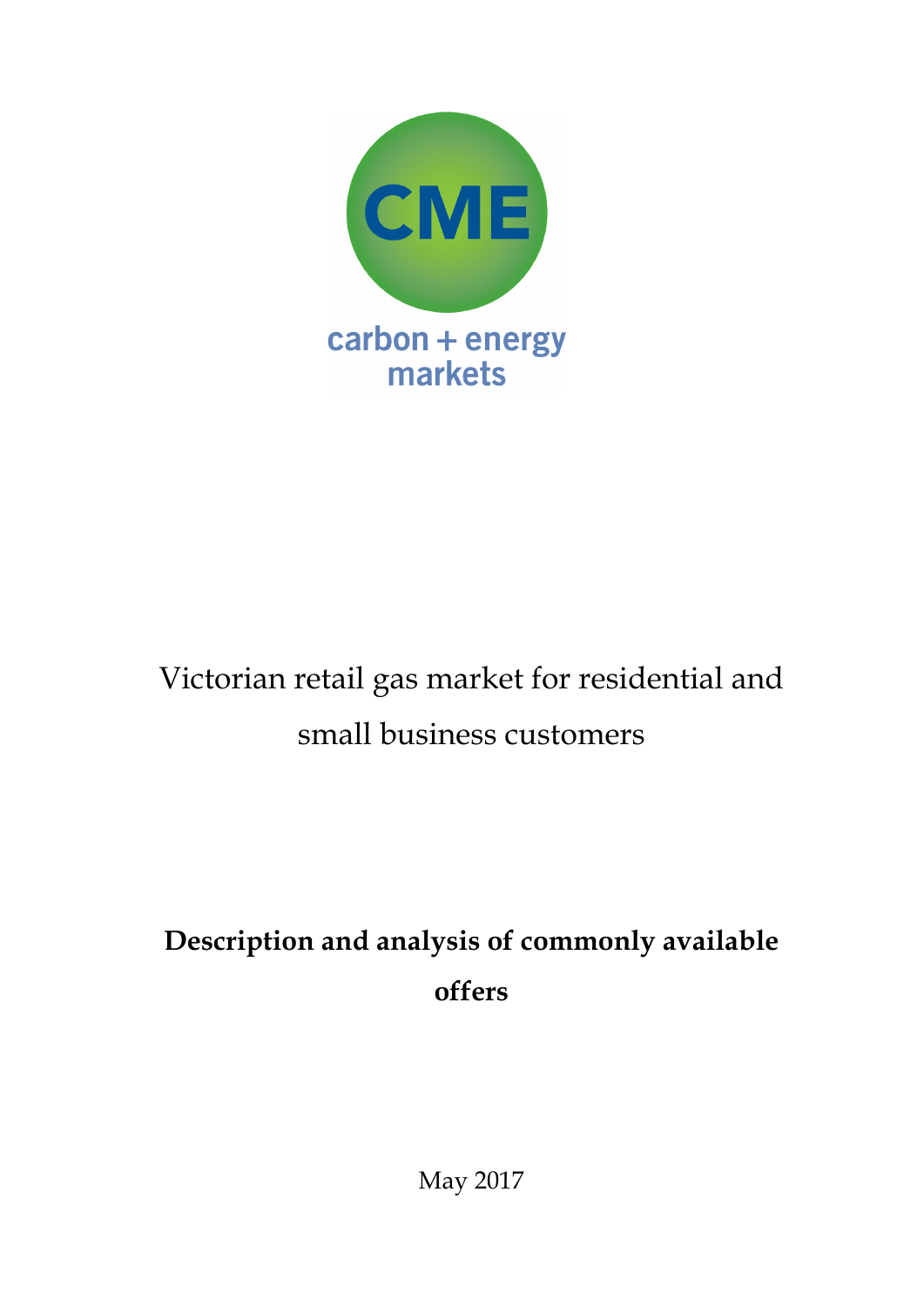# **Table of Contents**

| $\mathbf{1}$ |       |  |
|--------------|-------|--|
| 2            |       |  |
|              |       |  |
|              |       |  |
|              |       |  |
|              |       |  |
|              |       |  |
| 3            |       |  |
|              |       |  |
|              | 3.1.1 |  |
|              |       |  |
|              | 3.1.3 |  |
|              |       |  |
|              |       |  |
|              |       |  |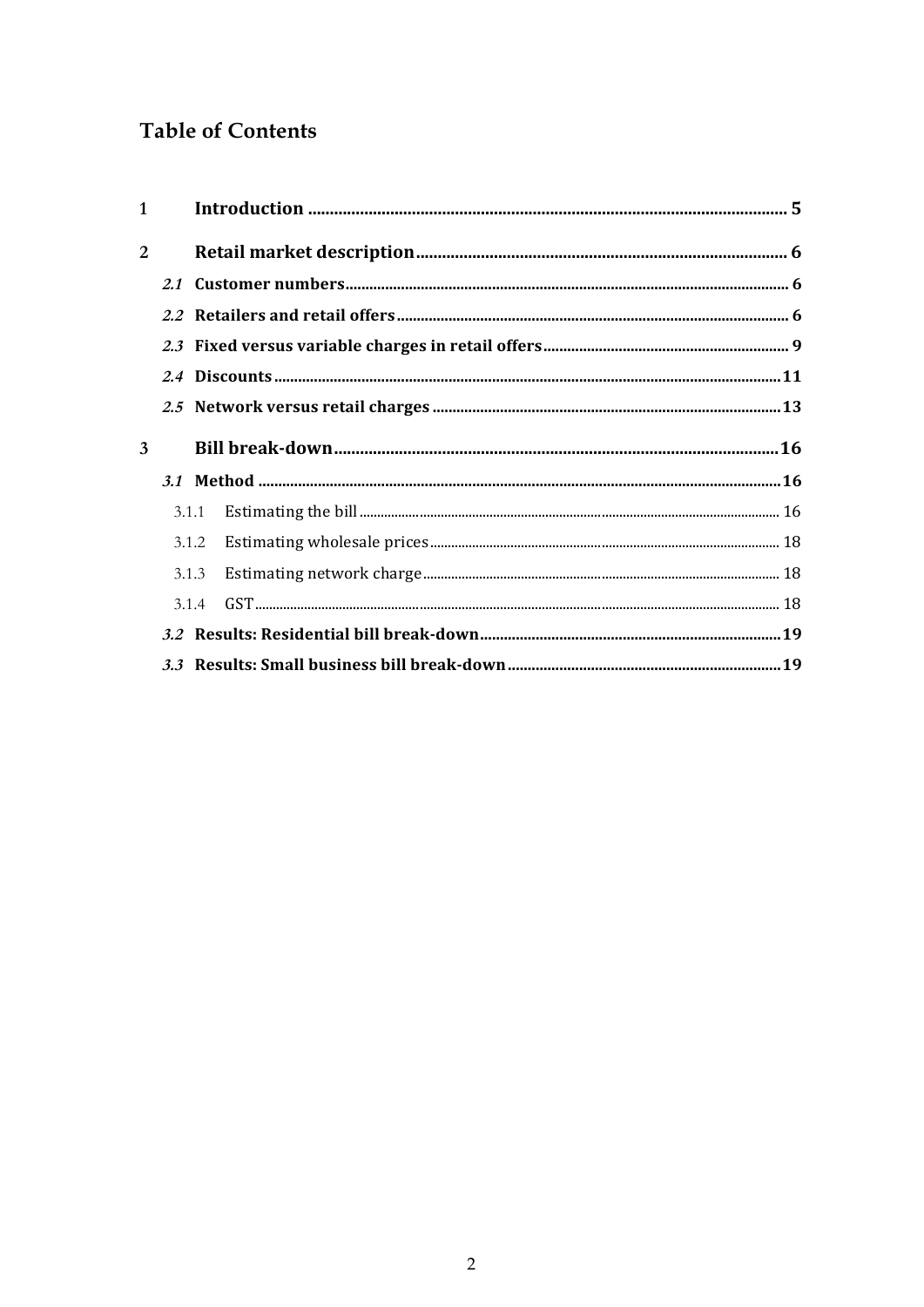# **Table of Figures**

| Figure 2. Offer duration: number of days before 12 May 2017 when offers were        |  |
|-------------------------------------------------------------------------------------|--|
|                                                                                     |  |
| Figure 3. Scatter plot of fixed versus total charge in residential market offers 10 |  |
| Figure 5. Histogram showing frequency of annual charges (before-GST) with           |  |
| and without conditional discounts (assuming a 55 GJ per year                        |  |
|                                                                                     |  |
| Figure 6. Histogram showing frequency of annual charges (before-GST) with           |  |
| and without conditional discounts (assuming a 500 GJ per year small                 |  |
|                                                                                     |  |
|                                                                                     |  |
|                                                                                     |  |
|                                                                                     |  |
| Figure 10. Box plot of Market Offers by retailers in the Multinet distribution area |  |
|                                                                                     |  |
| Figure 11. Box plot of Market Offers by retailers in the Multinet distribution area |  |
|                                                                                     |  |
|                                                                                     |  |
|                                                                                     |  |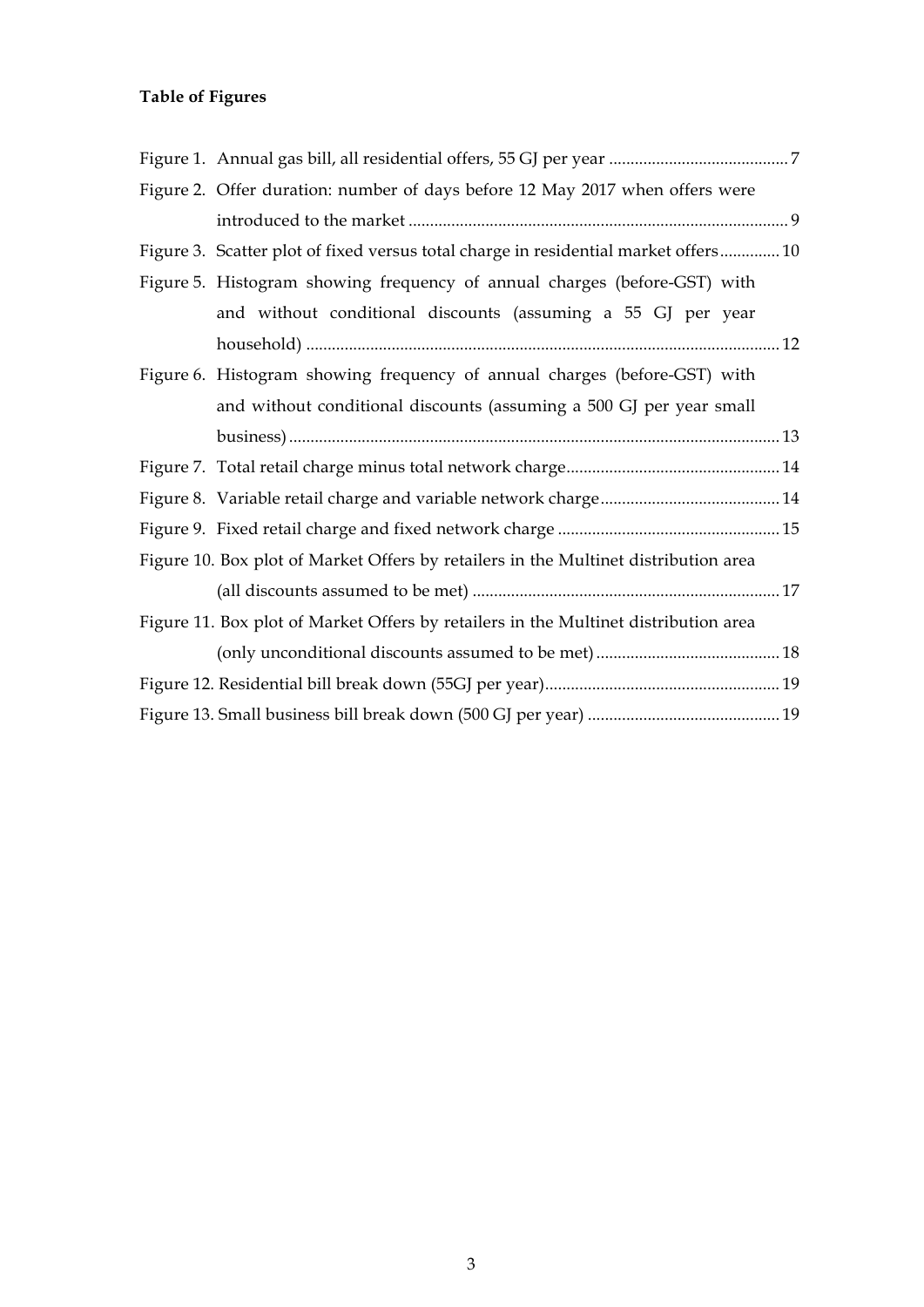## **Table of Tables**

| Table 1. Number of gas offers (market and standing) to residential and small   |  |
|--------------------------------------------------------------------------------|--|
|                                                                                |  |
| Table 2. Variable charges in flat and block offers to residential customers    |  |
|                                                                                |  |
| Table 3. Variable charges in flat and block offers to small business customers |  |
|                                                                                |  |
|                                                                                |  |
| Table 5. Summary statistics on daily charges in small business retail offers 9 |  |
| Table 6. Summary statistics on discounts in market offers to residential       |  |
|                                                                                |  |
| Table 7. Summary statistics on discounts in market offers to small business    |  |
|                                                                                |  |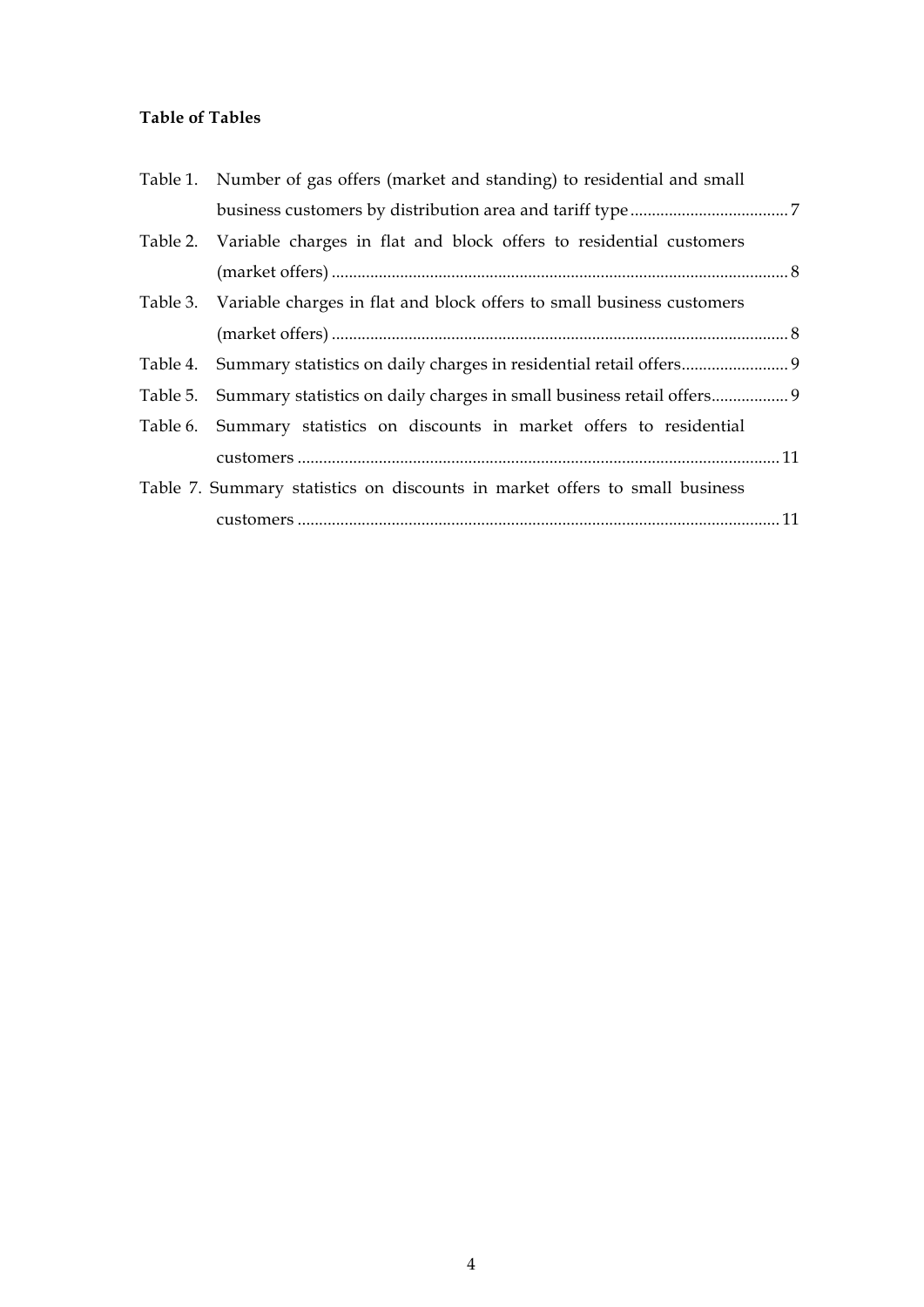# **1 Introduction**

This Report provides descriptive qualitative and quantitative information on the gas retail market in Victoria using data on publicly available offers. The Report covers the retail market applicable to residential and small business customers.

The main purpose of this Report is provide a evidence on how much and how retailers operating in Victoria are charging for the provision of their service of retailing gas.

The description in this report is based on the commonly available offers that retailers are required to publish on their websites, and which are recorded on the Victorian Government's price comparison website. Network tariff data is taken from published network tariffs which are then matched to each offer on the basis of structure (each retail offer is associated with the nearest network tariff on the basis of their tariff structure).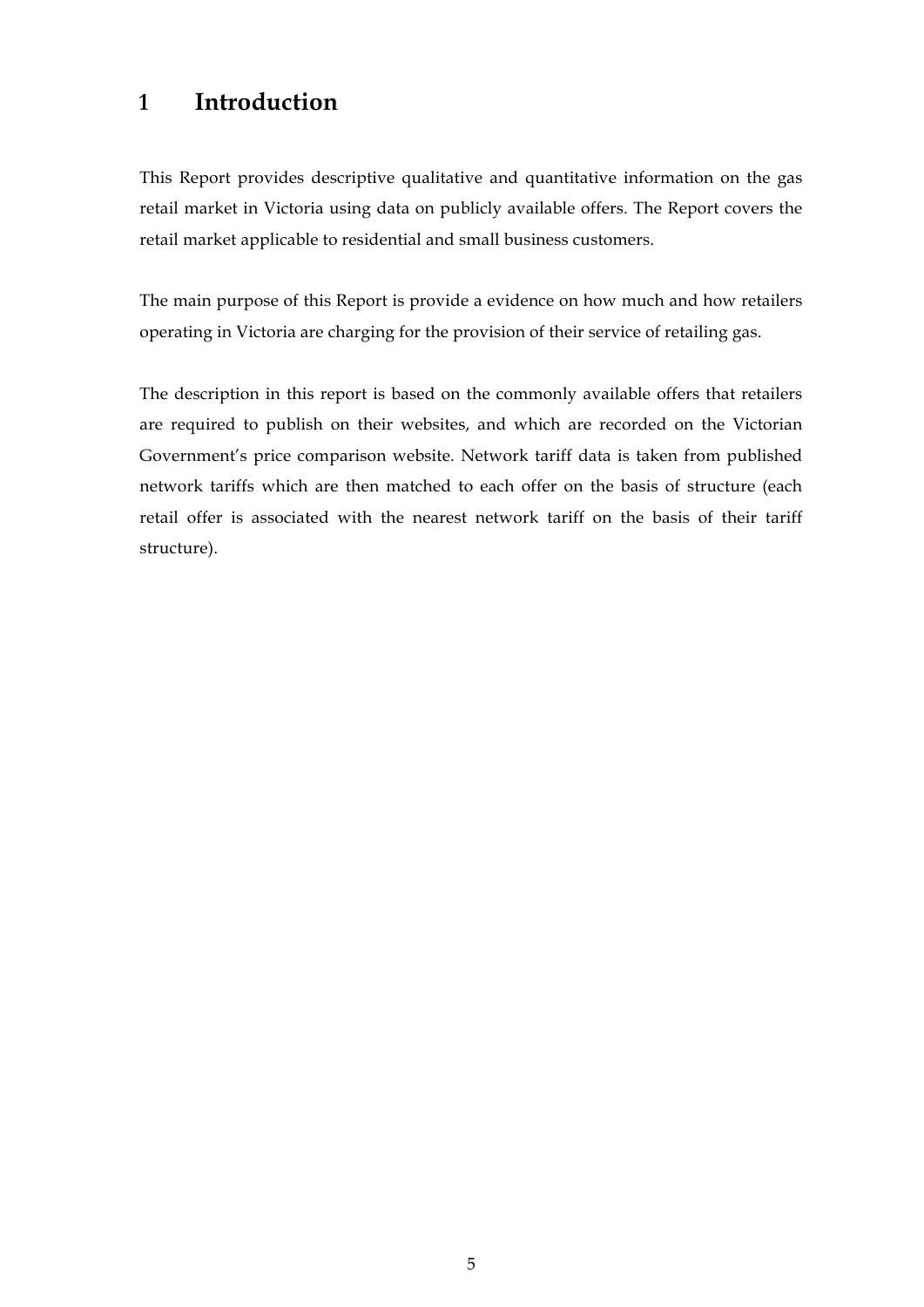# **2 Retail market description**

This section provides a summary description of the Victorian retail gas market. It describes in order customer numbers, retailers and retail offers, fixed versus variable charges in retail offers, discounts, and retail versus network charges.

## **2.1 Customer numbers**

At the end of 2016 there were a little under 1.9 residential gas connections in three separate distribution areas. Each of these distribution areas are divided into sub-zones and different network, and retail offers apply in these sub-zones.

## **2.2 Retailers and retail offers**

Eight retailers offer to sell grid-supplied gas to households and/or small business gas consumers in Victoria. All of these retailers make "market" offers and "standing" offers. Retailers have discretion in setting the prices in these offers, but are restricted from changing their standing offers more than twice per year. Retailers are required to post the terms of their offers in energy price fact sheets on their websites.

Three different tariff structures are used:

- Block tariffs: These are tariffs which charge different amounts for blocks of consumption metered daily or three-monthly. There may be between 2 and 4 blocks. A daily charge is also levied.
- Flat tariffs: This tariff has a single rate for consumption and a daily charge.
- Seasonal block: these are like block tariffs but have a seasonal component to the block rates.

On 12 May 2017 there were 792 different offers to residential and small business customers in the three gas regions and their respective zones as summarised in Table 1 below.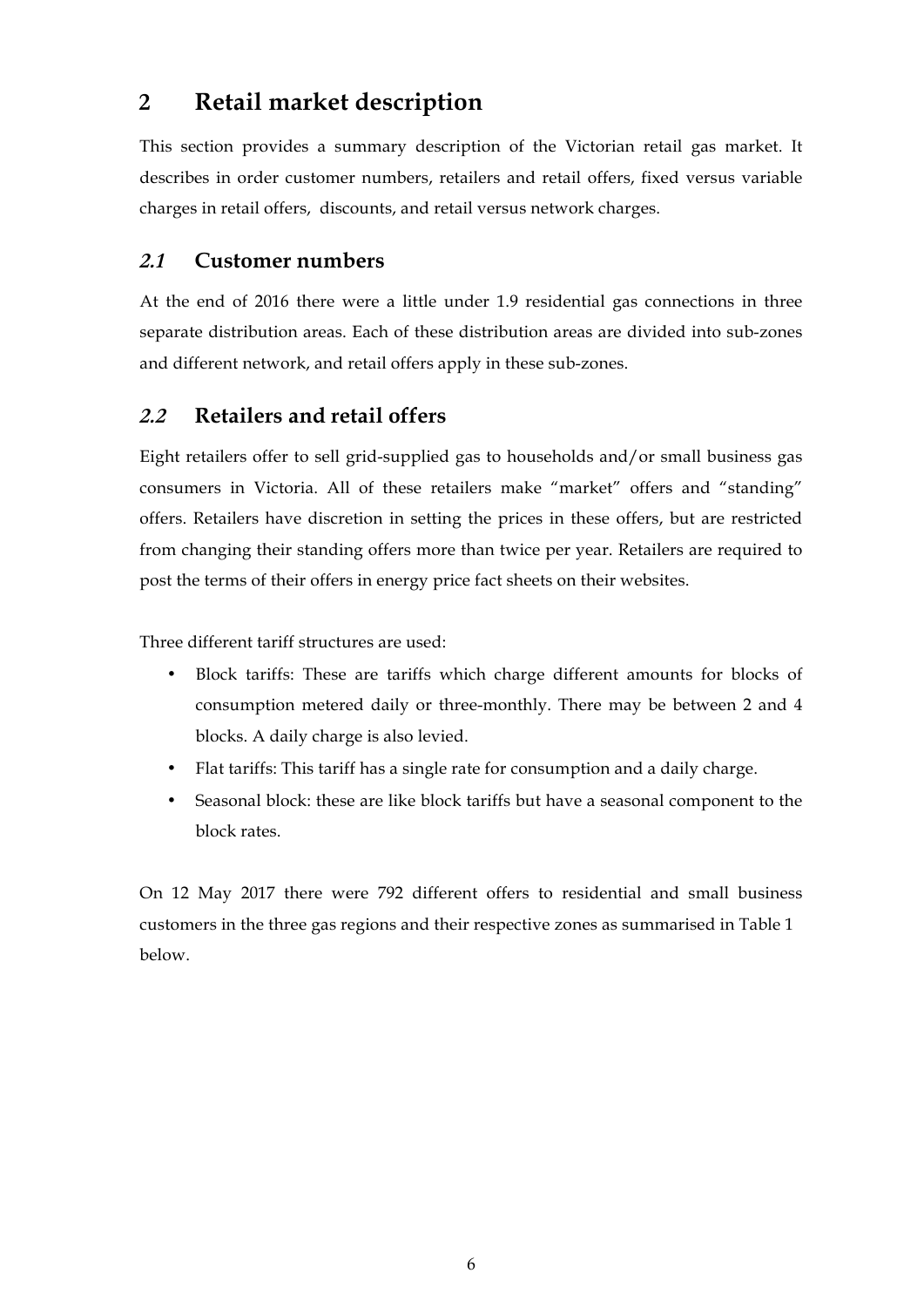**Table 1. Number of gas offers (market and standing) to residential and small business customers by distribution area and tariff type**

|           | <b>AusNet Services</b> |                          |                         |                |               | <b>Australian Gas Networks</b> |                    |          |               |                    |               |               |                    | <b>Multinet Gas</b>    |                    |                        |                         |                        |                        |
|-----------|------------------------|--------------------------|-------------------------|----------------|---------------|--------------------------------|--------------------|----------|---------------|--------------------|---------------|---------------|--------------------|------------------------|--------------------|------------------------|-------------------------|------------------------|------------------------|
|           | Adjoini<br>ng<br>West  | Adjoini<br>ng<br>Central | Central<br>(AusNe<br>t) | West           |               | Bairnsdale                     |                    |          | Central (AGN) |                    |               | <b>Murray</b> |                    | North                  |                    | <b>Mildura</b>         | Melbou<br>rne<br>Metrop | Yarra<br>Valley<br>Gas | South<br>Gippslan<br>r |
|           | $ al -$<br>Multifla    | $al -$<br>Multifla       | $al -$<br>Multifla      | a <br>Multifla | multifla<br>t | Flat                           | $al -$<br>Multifla | multifla | Flat          | $al -$<br>Multifla | multifla<br>t | Flat          | $al -$<br>Multifla | multifla<br>$\ddagger$ | $al -$<br>Multifla | multifla<br>$\ddagger$ | $al -$<br>Multifla      | $al -$<br>Multifla     | multiflat              |
| agl       | 15                     | 18                       | 12                      | 16             | 10            |                                |                    | 20       |               |                    | 10            |               |                    | 10                     |                    |                        | 20                      | 10                     |                        |
| alinta    | $\overline{2}$         |                          |                         |                |               | $\overline{2}$                 |                    |          |               |                    |               |               |                    |                        |                    |                        |                         |                        |                        |
| click     | 5                      | 5                        | 10                      |                |               |                                |                    | 12       |               |                    | 5             |               |                    |                        |                    |                        | 10                      |                        |                        |
| dodo      |                        |                          |                         |                |               |                                |                    |          |               |                    |               |               |                    |                        |                    |                        |                         |                        |                        |
| ea        | 10                     | 10                       | 20                      | 12             |               |                                | 10                 |          |               | 30                 |               |               | 10                 |                        | 10                 |                        | 20                      | 10                     |                        |
| lumd      | 10                     |                          | 17                      | 13             |               |                                |                    | 20       |               | ጾ                  | 8             |               |                    | 10                     |                    |                        | 20                      | 10                     |                        |
| momentun  | 4                      | 4                        | 4                       |                |               |                                |                    |          |               | 8                  |               |               |                    |                        |                    |                        |                         | 4                      |                        |
| origin    | 11                     | 11                       | 15                      |                |               | 8                              |                    | 22       | 11            |                    |               | 11            |                    | 11                     |                    | 11                     | 21                      | 12                     |                        |
| redenerg+ | 2                      | n                        |                         |                |               |                                |                    |          |               |                    |               |               |                    |                        |                    |                        |                         |                        | $\overline{a}$         |
| simply    |                        |                          | 14                      | ጰ              |               |                                |                    |          |               | 17                 |               |               |                    |                        | 3                  |                        | 14                      |                        |                        |

Consumers in the more densely populated areas around Melbourne (the Multinet area and parts of the Ausnet and AGN areas) have many more competing retailers and competing offers.

The annual bill for a 55 GJ per annum residential customer that consumes 70% annually of their gas in the four colder winter months (assuming the conditions in conditional discounts are net) ranked from least expensive to most expensive is shown in Figure 1 below. There are 494 offers in this dataset:

**Figure 1. Annual gas bill, all residential offers, 55 GJ per year** 



Table 2 presents summary statistics on the variable charges in flat and block tariffs for residential customers. It shows that block tariffs typically have higher rates than the variable rate in flat offers and also that the median rate in block offers barely varies between blocks.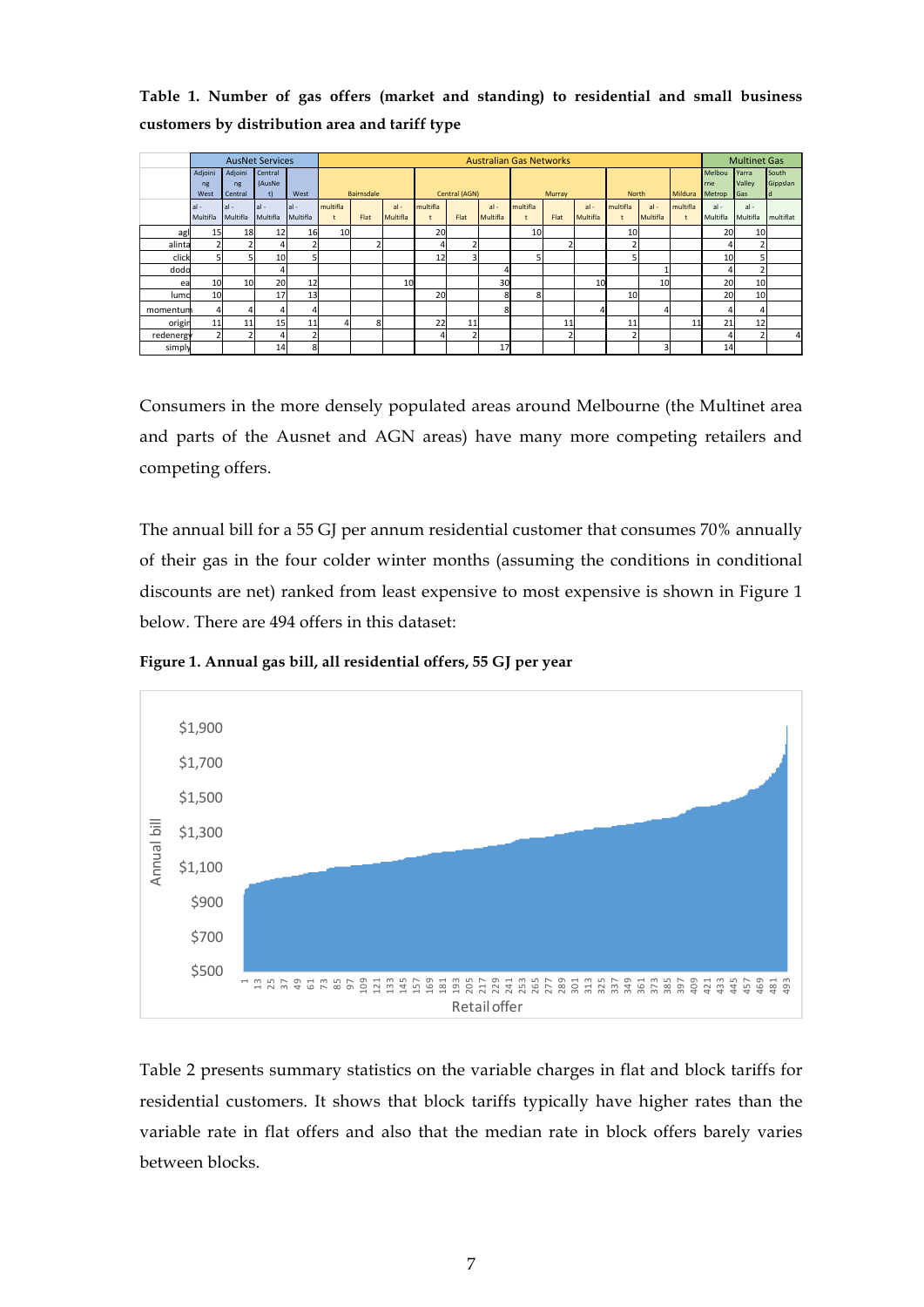|         |                         | <b>Block</b><br>tariffs |                       |                 |  |
|---------|-------------------------|-------------------------|-----------------------|-----------------|--|
|         | Flat rate<br>(cents per | Block 1<br>(cents per   | Block 2<br>(cents per | Balance<br>rate |  |
|         | MJ)                     | MJ)                     | MJ)                   | (cents per      |  |
|         |                         |                         |                       | MJ)             |  |
| Highest | 2.72                    | 3.49                    | 2.76                  | 2.31            |  |
| Lowest  | 2.02                    | 1.92                    | 1.79                  | 1.47            |  |
| Median  | 2.39                    | 2.44                    | 2.17                  | 1.76            |  |
| Average | 2.39                    | 2.52                    | 2.15                  | 1.81            |  |

**Table 2. Variable charges in flat and block offers to residential customers (market offers)**

Table 3 for small business customers, also based on market offers, shows that median and average flat and block rates are about 10% lower than for residential customers.

|         |                                | <b>Block tariffs</b>         |                              |                               |                                          |
|---------|--------------------------------|------------------------------|------------------------------|-------------------------------|------------------------------------------|
|         | Flat rate<br>(cents<br>per MJ) | Block 1<br>(cents per<br>MJ) | Block 2<br>(cents per<br>MJ) | Block 3<br>(cents per<br>kWh) | <b>Balance</b><br>rate (cents<br>per MJ) |
| Highest | 2.47                           | 2.85                         | 2.47                         | 2.06                          | 2.06                                     |
| Lowest  | 1.74                           | 1.80                         | 1.37                         | 1.07                          | 1.47                                     |
| Median  | 2.11                           | 2.10                         | 1.74                         | 1.45                          | 1.21                                     |
| Average | 2.11                           | 2.24                         | 1.81                         | 1.51                          | 0.84                                     |

**Table 3. Variable charges in flat and block offers to small business customers (market offers)**

Retailers update their offers frequently, although less so than in electricity and many seem to change their offers around a few dates such as the start of the year, to coincide with other changes. Figure 2 shows that around 40% the market offers to households that are currently in the market were introduced 120 days ago, with the remaining 60 % introduced mostly more recently.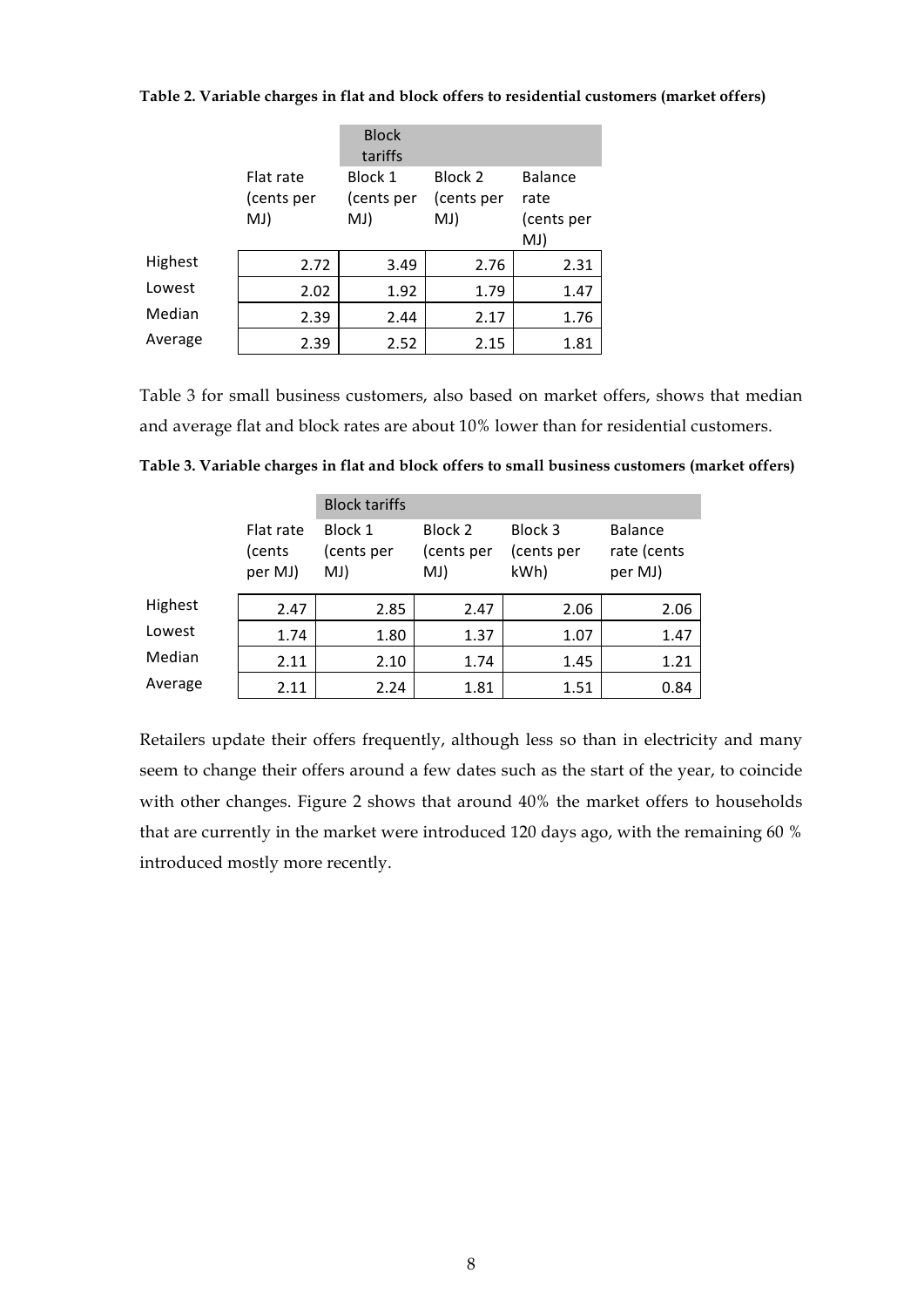**Figure 2. Offer duration: number of days before 12 May 2017 when offers were introduced to the market** 



# **2.3 Fixed versus variable charges in retail offers**

Summary statistics of the fixed charge on residential gas offers (market) in Victoria is shown in **Table 4** below.

|  |  | Table 4. Summary statistics on daily charges in residential retail offers |  |
|--|--|---------------------------------------------------------------------------|--|
|  |  |                                                                           |  |

|         | Daily charge (cents |
|---------|---------------------|
|         | per day)            |
| Highest | 95                  |
| Lowest  | 59                  |
| Median  | 73                  |
| Average |                     |

Table 6 for small business customers shows that median and average daily rates are about 20% higher than for residential customers.

| Table 5. Summary statistics on daily charges in small business retail offers |  |  |  |
|------------------------------------------------------------------------------|--|--|--|
|------------------------------------------------------------------------------|--|--|--|

|         | Daily charge (cents |
|---------|---------------------|
|         | per day)            |
| Highest | 109                 |
| Lowest  | 61                  |
| Median  | 88                  |
| Average | RR                  |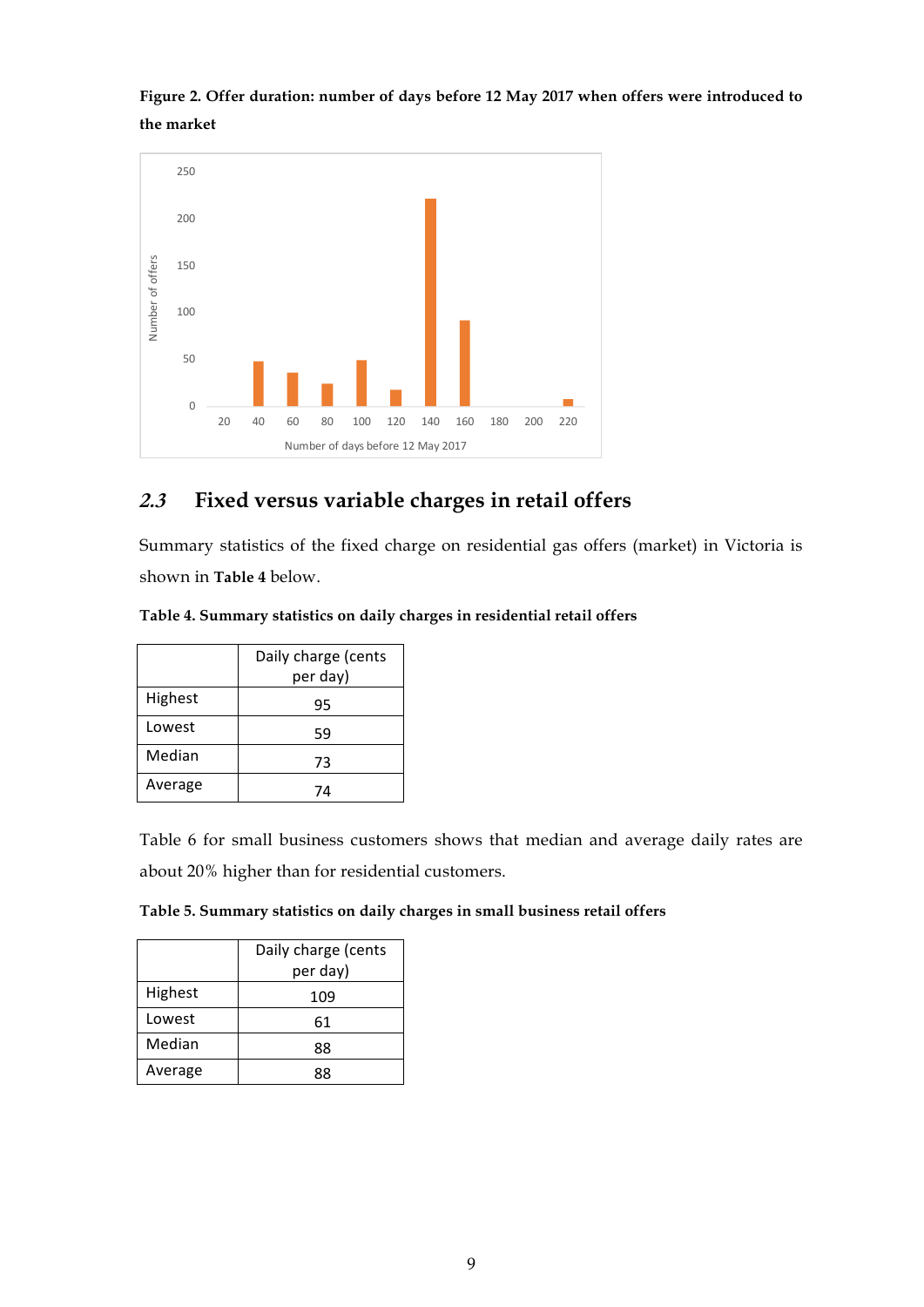The proportion of the customers' bill that is accounted for by fixed charges will depend on many factors, but particularly their annual consumption and the discounts in their offers. The lower the consumption the greater the proportion of the bill that is explained by fixed charges. In addition, as described later in more detail, the predominant discount in retail offers is to discount usage charges rather than the total bill. This enlarges fixed charges relative to consumption charges.

Figure 3 shows the range of fixed charges (on the y-axis) and total charge assuming that all conditional discounts in offers that have them, are met.



**Figure 3. Scatter plot of fixed versus total charge in residential market offers**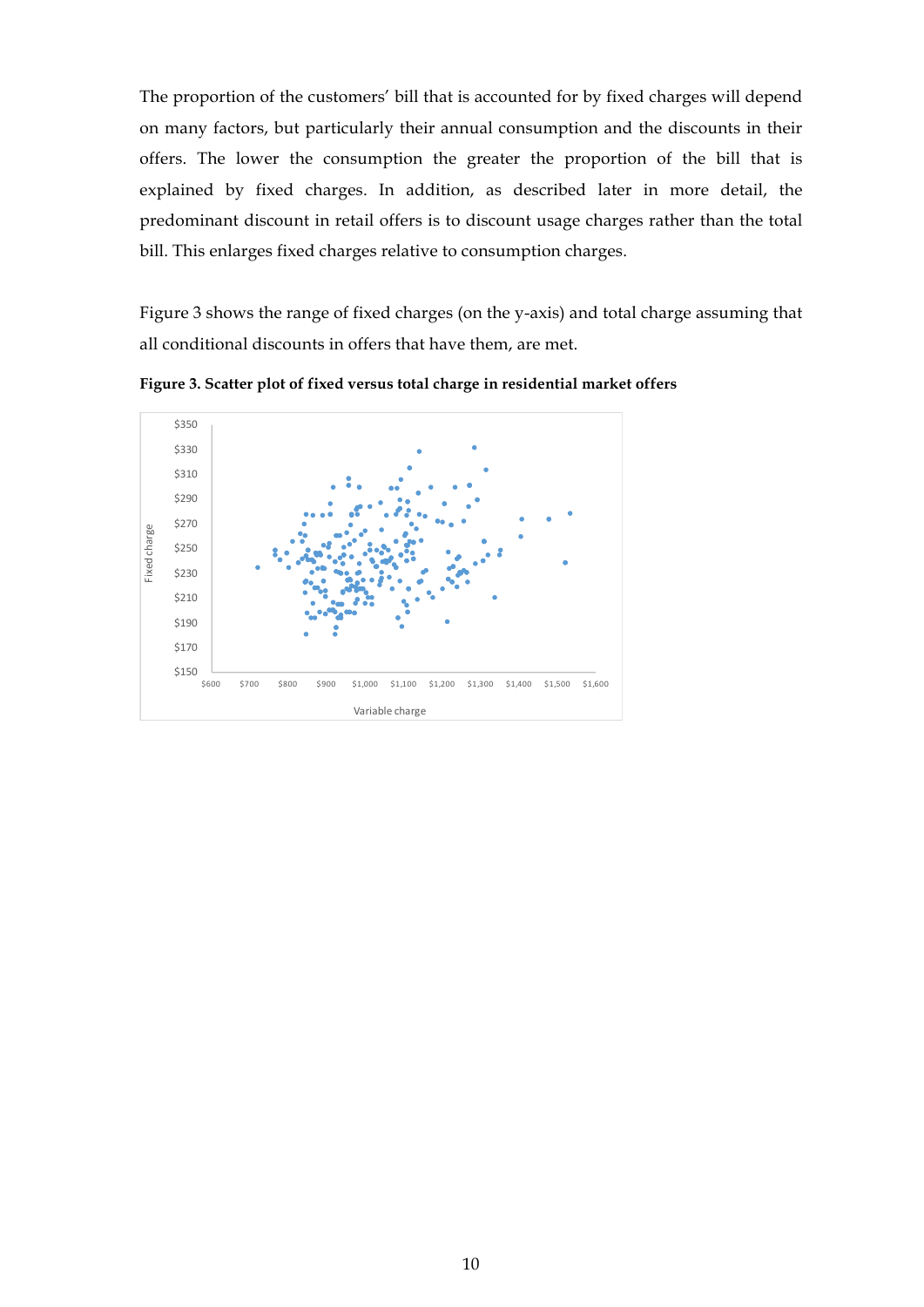## **2.4 Discounts**

Table 6 presents summary statistics on discounts in market offers to residential customers. It shows that of the 361 residential market there were 64 that did not have any discount. 197 offers had a discount on usage charges, of which 155 were conditional. Of the 100 offers that had discounts on the total bill, all were conditional.

|                                                         | Number of offers | Median | Average | Highest | Lowest |
|---------------------------------------------------------|------------------|--------|---------|---------|--------|
| Discount on Total<br>(conditional and<br>unconditional) | 100              | 13%    | 10%     | 20%     | 0%     |
| Of which unconditional                                  | 0                | 0%     | 0%      | 0%      | 0%     |
| Of which conditional                                    | 100              | 13%    | 10%     | 20%     | 0%     |
| Discount on Usage<br>(conditional and<br>unconditional) | 197              | 26%    | 22%     | 40%     | 1%     |
| Of which unconditional                                  | 42               | 5%     | 6%      | 12%     | 0%     |
| Of which conditional                                    | 197              | 14%    | 13%     | 17%     | 7%     |
| No discount                                             | 64               |        |         |         |        |
| TOTAL                                                   | 362              |        |         |         |        |

**Table 6. Summary statistics on discounts in market offers to residential customers** 

Table 7 provides summary statistics on discounts in market offers to small business customers. It shows generally similar outcomes to those for residential customers although discounts are much less prevalent in business offers although those do offer discounts typically offer discounts that are more commonly unconditional, at least relative to what they offer to residential customers.

**Table 7. Summary statistics on discounts in market offers to small business customers** 

|                                                      | Number<br>of offers | Median   | Average | Highest | Lowest |
|------------------------------------------------------|---------------------|----------|---------|---------|--------|
| Discount on Total (conditional                       | 25                  |          |         |         |        |
| and unconditional)                                   |                     | 15%      | 16%     | 17%     | 10%    |
| Of which unconditional                               | 0                   | $\Omega$ | 0       | 0       | 0      |
| Of which conditional                                 | 25                  | 15%      | 16%     | 17%     | 10%    |
| Discount on Usage (conditional<br>and unconditional) | 131                 | 11%      | 11%     | 20%     | 5%     |
| Of which unconditional                               | 75                  | 17%      | 16%     | 30%     | 0%     |
| Of which conditional                                 | 56                  | 11%      | 11%     | 20%     | 5%     |
| No discount                                          | 47                  |          |         |         |        |
| TOTAL                                                | 203                 |          |         |         |        |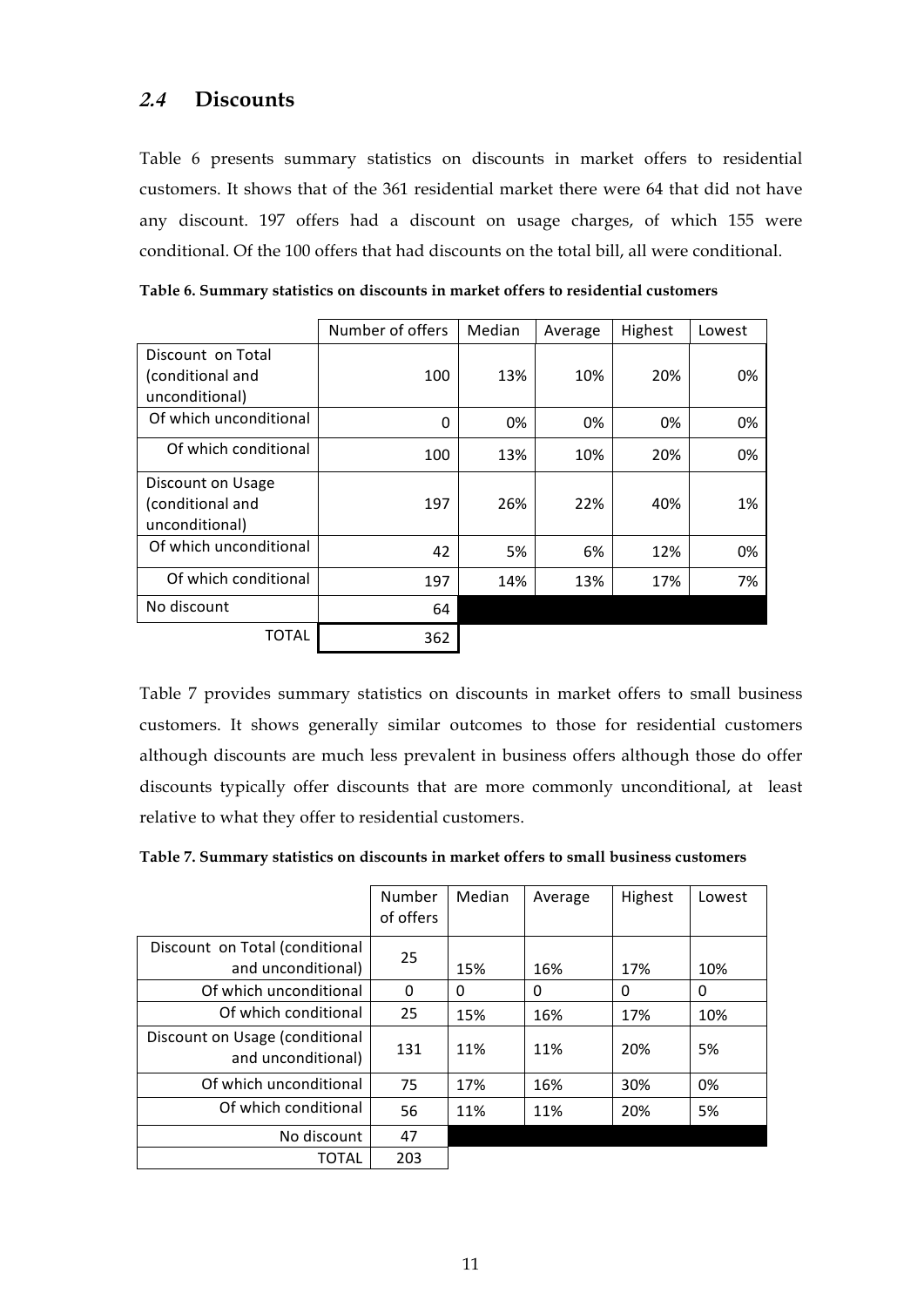As for electricity, discounts are sometimes fixed for the duration of what is often referred to as the "benefit period" at the end of which they may be varied or withdrawn. Benefit periods are typically one year, but in some offers extend to two years.

As might be expected, with such large conditional discounts, the annual bill in many residential offers will be significantly affected by whether the conditions in the discounts have been satisfied. This is shows in Figure 4 which shows the the annual charges on the markets offers. It shows that if the conditions for discounts are not met, annual charges are typically in the range from \$1,300 to \$1,600 per year. If the conditions are met, the annual charge is most frequently in the range from \$1,100 to \$1,400 per year.





Figure 5 replicates the analysis in Figure 4 for the 128 offers with conditional discounts available to small business customers. Unsurprisingly the same trend for small business customers can be seen as for residential customers.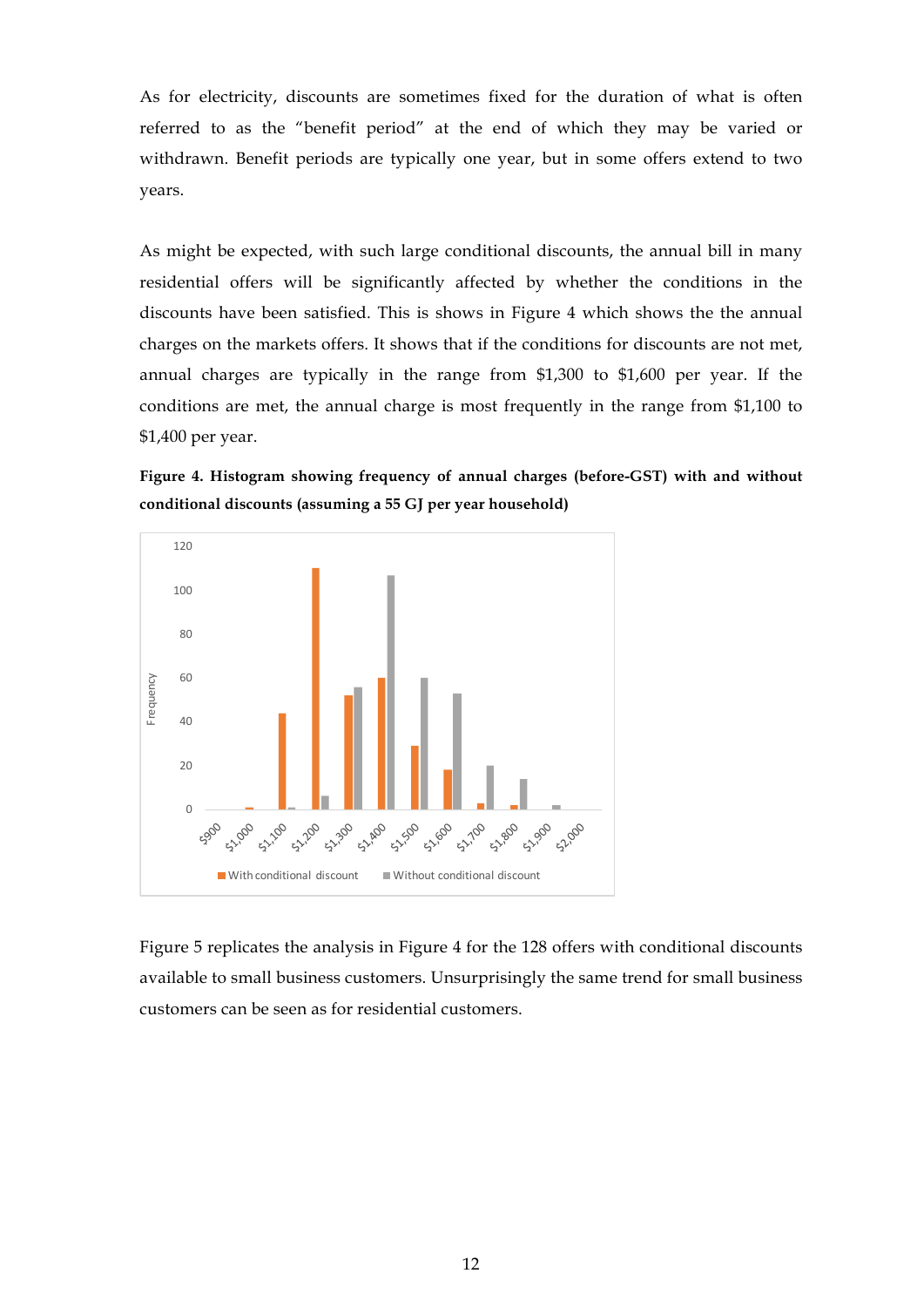

**Figure 5. Histogram showing frequency of annual charges (before-GST) with and without conditional discounts (assuming a 500 GJ per year small business)**

## **2.5 Network versus retail charges**

As discussed in the next section, the charge for retailing gas and the charge for network services are typically the two largest components of the residential gas bill. A question that is frequently asked is how network and retail charges relate to one another. This subsection explores the data on this.

Three figures are presented showing in order total retail versus total network, and then the variable retail versus variable network and finally the fixed retail versus fixed network charges. The dataset used here is the average of the median offers (assuming all discounts are achieved) for AGL, Origin Energy and Energy Australia in the main central areas of each of the three distribution zones which together account for more than 70% of all Victorian households supplied with piped gas.

Figure shows that for the average of the three retailers' median offers, these retailers adjust their retail offers to reflect the network charges so that the difference between the total retail charge and total network charge is approximately the same in two of the three zones, but in the Ausnet Central Zone, the difference between retail and network charge is appreciable lower.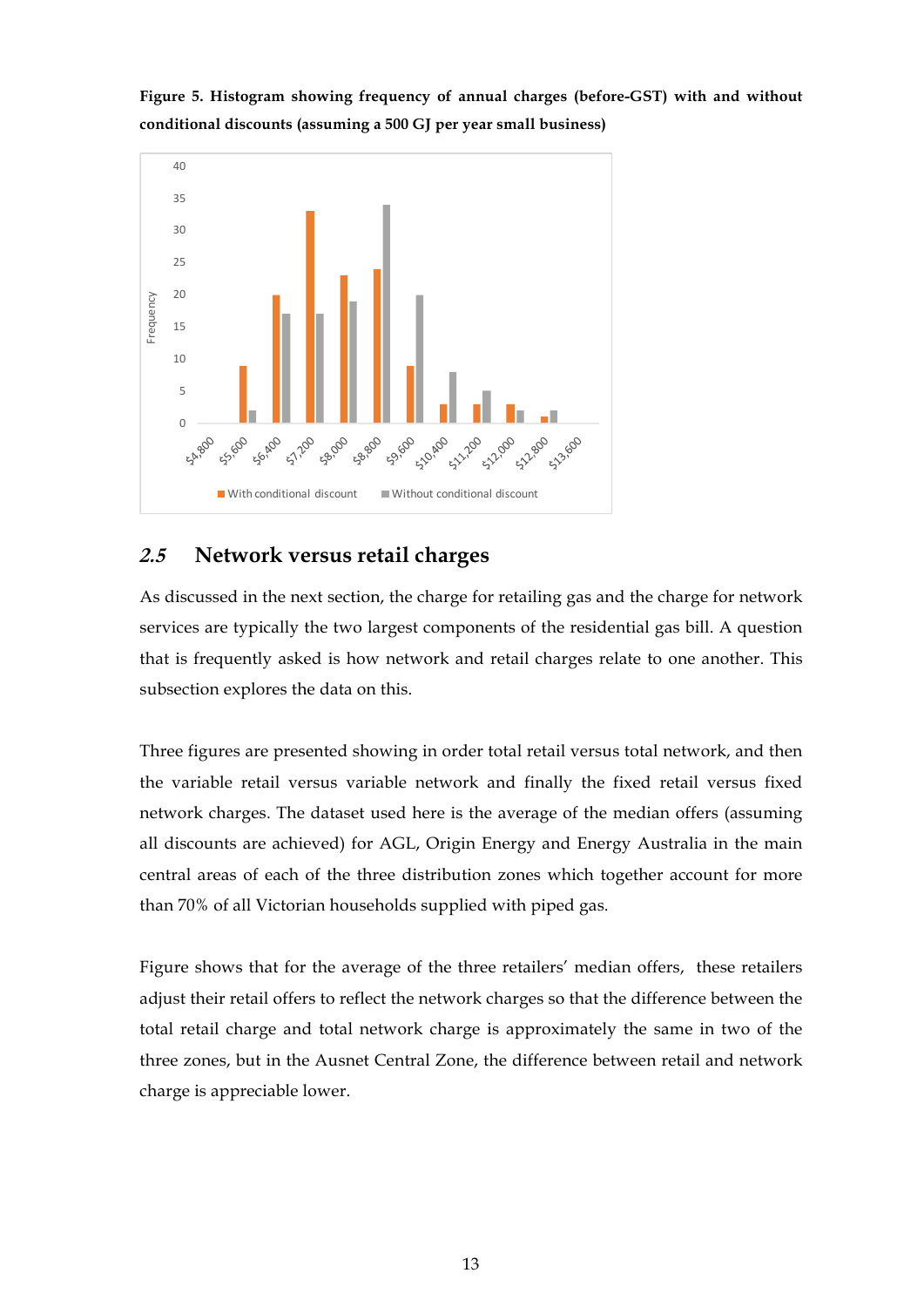

#### **Figure 6. Total retail charge minus total network charge**

Figure 7 shows the variable network and retail charge and their difference while Figure 8 shows that the fixed network and fixed charge and their difference. It shows that in Ausnet's distribution zone retailers are marking up their retail variable charges relative to network variable charges in much the same amount as they are for their fixed retail charges.

However comparing the relative size of the orange and grey bars in Figure 8, it is clear that in AGN and Multinet's area retailers set their fixed charges in such a way that their mark up on the network service providers' fixed charges is far higher than their mark up on the network service providers' variable charges. This is consistent with the pattern seen in electricity.



#### **Figure 7. Variable retail charge and variable network charge**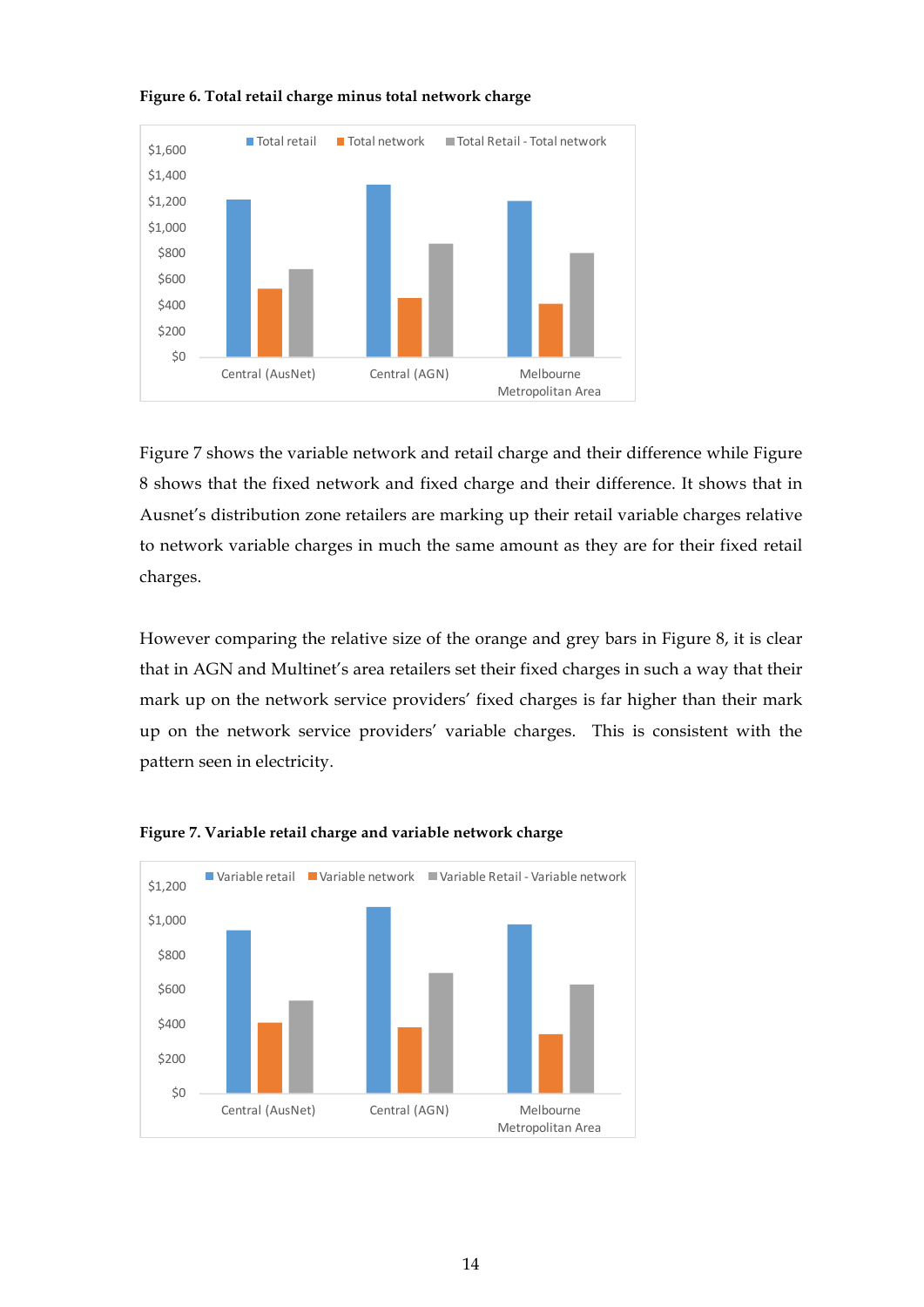

## **Figure 8. Fixed retail charge and fixed network charge**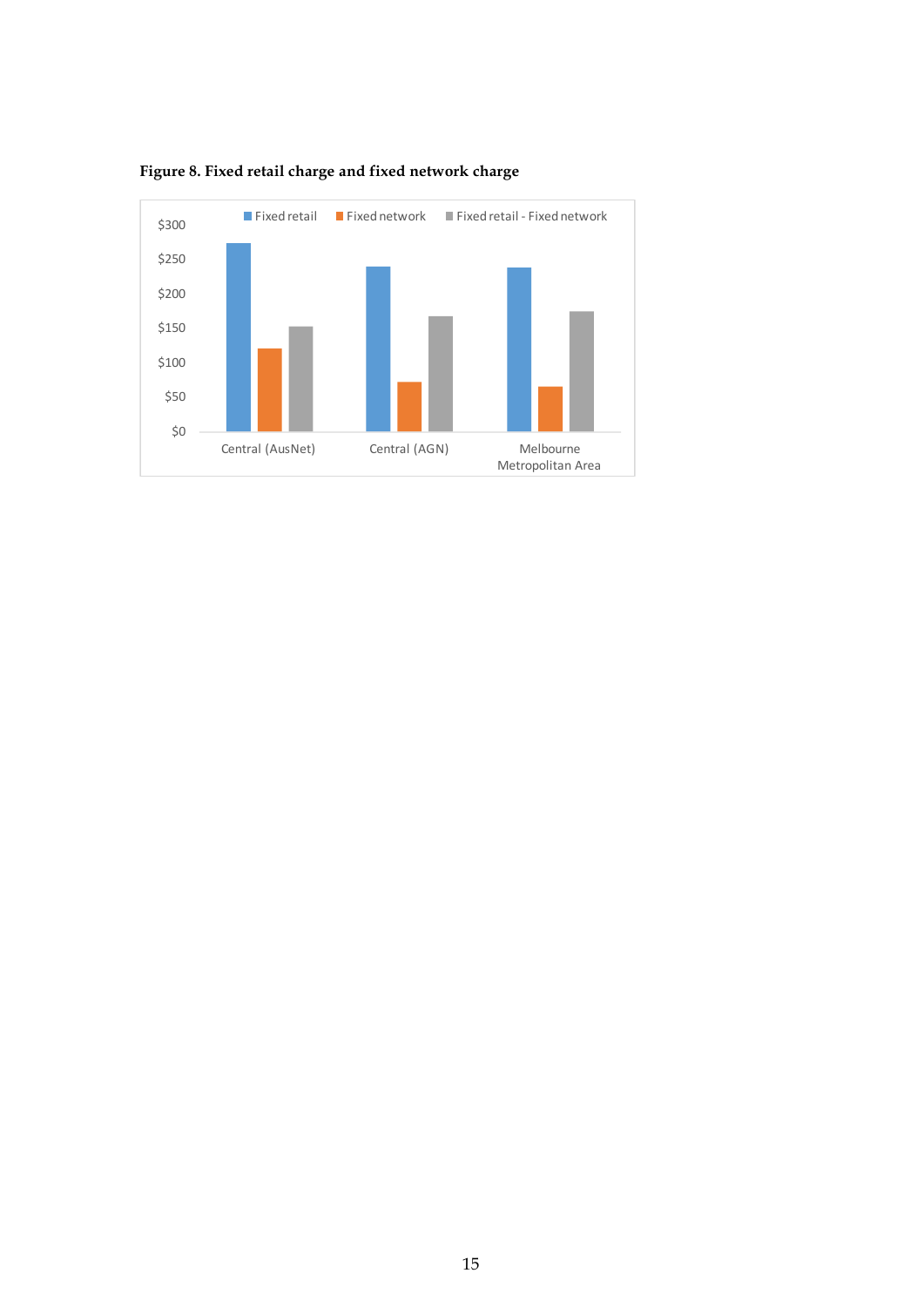# **3 Bill break-down**

This section breaks the residential and small business bill down into its component parts to reveal, by deduction, the charge the retailers make for their service of selling gas. The first subsection describes the method and the second presents the results.

## **3.1 Method**

The charge that the retailers make for their services is not separately disclosed on customer's bills. Instead it has to be calculated by estimating the gas bill of a representative customer and then deducting the cost of the other components of the bill including the wholesale and network charges.

## **3.1.1 Estimating the bill**

The first task is to estimate the bill of the representative customer by choosing the volume of electricity that that household purchases, and then the price that the household pays for that volume of gas.

Dealing first with volume, for residential customers, annual consumption of 55 GJ is assumed, of which 70% is consumed during the four winter months. For small business customers, some will consume less than households and others very much more. We have assumed 500 GJ per year and again 70% in the winter months.

Moving to the prices, a weighted median is calculated on the same lines as for the electricity calculations. The weighting is based on the latest data on customer numbers of each retailer on Standing and Market Offers (these customer number data were provided to us by the Essential Services Commission) and the number of residential customers in each of Victoria's three distribution regions. The weighting also includes assumptions on the proportion of customers receiving discounts on market offers and those not, as described below.

For the Standing Offers the median of relevant offers of each retailer is used. These are, typically, unique offers by distribution region and tariff type. To estimate the price paid by customers on Market Offers the price on the median offer is calculated firstly assuming that customers receive all conditional and unconditional discounts, and then assuming that they receive all unconditional discounts and no conditional discounts. The two estimates are weighted assuming half of all households on Market Offers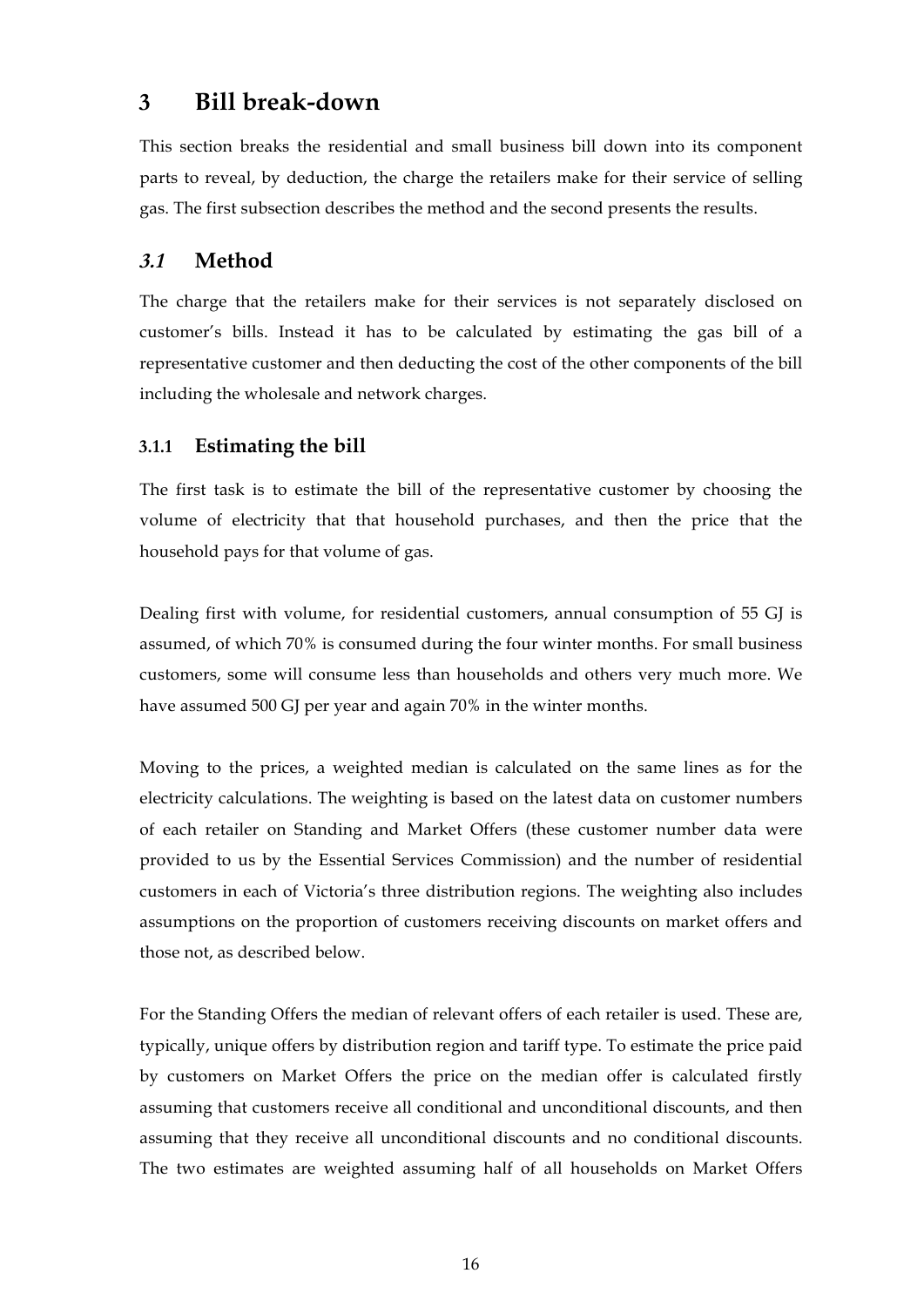receive all conditional discounts in their offers, and half receive only the unconditional discounts in their Market Offers.

Figure 9 shows a box plot of the annual bills for residential customers in the Multinet area assuming all discounts are achieved.





Figure 10 shows a box plot of the annual bills for residential customers in the Multinet area assuming all discounts are achieved.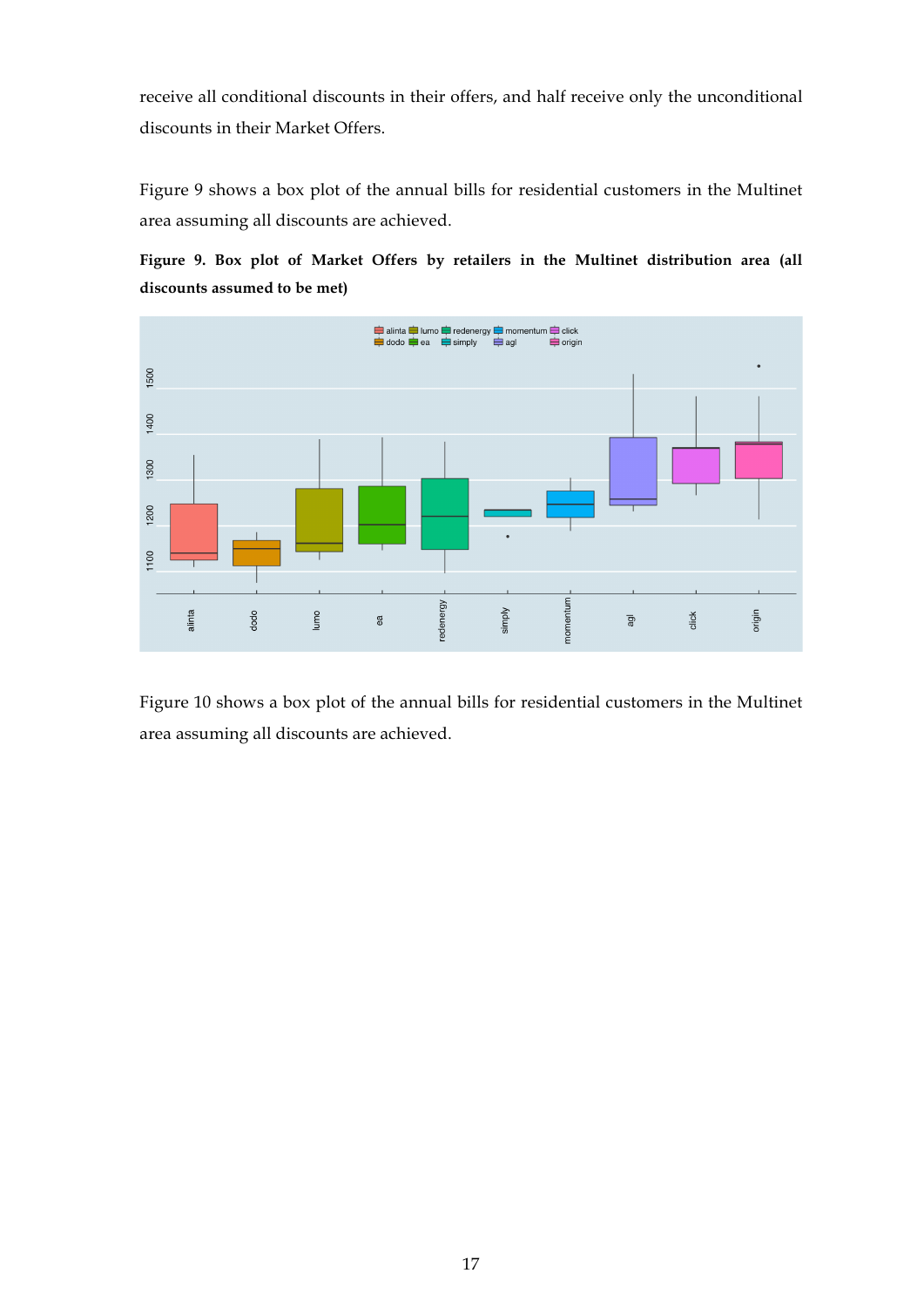**Figure 10. Box plot of Market Offers by retailers in the Multinet distribution area (only unconditional discounts assumed to be met)** 



The estimates are calculated in each distribution area and the overall weighted average is established by weighting the results by the numbers of customers in each distribution area.

### **3.1.2 Estimating wholesale prices**

A wholesale gas prices of \$7 per GJ was assumed on advice from Jacobs.

#### **3.1.3 Estimating network charge**

The network charge in each distribution region is based on the relevant 2017 rates specified in the published tariff sheets of each distribution network service provider, for two-part and block tariffs, as relevant. The weighted average Victorian network charge weights the network charge for each distributor based on the number of household customers that that retailer serves compared to the total number of household customers. These network tariff calculations are performed in MarkIntell.

#### **3.1.4 GST**

For the vast majority of residential customers, GST is not deductible and therefore is included in the estimate of residential customer bills. For small business customers, GST is not included since it is likely to be a deductible expenditure to them.